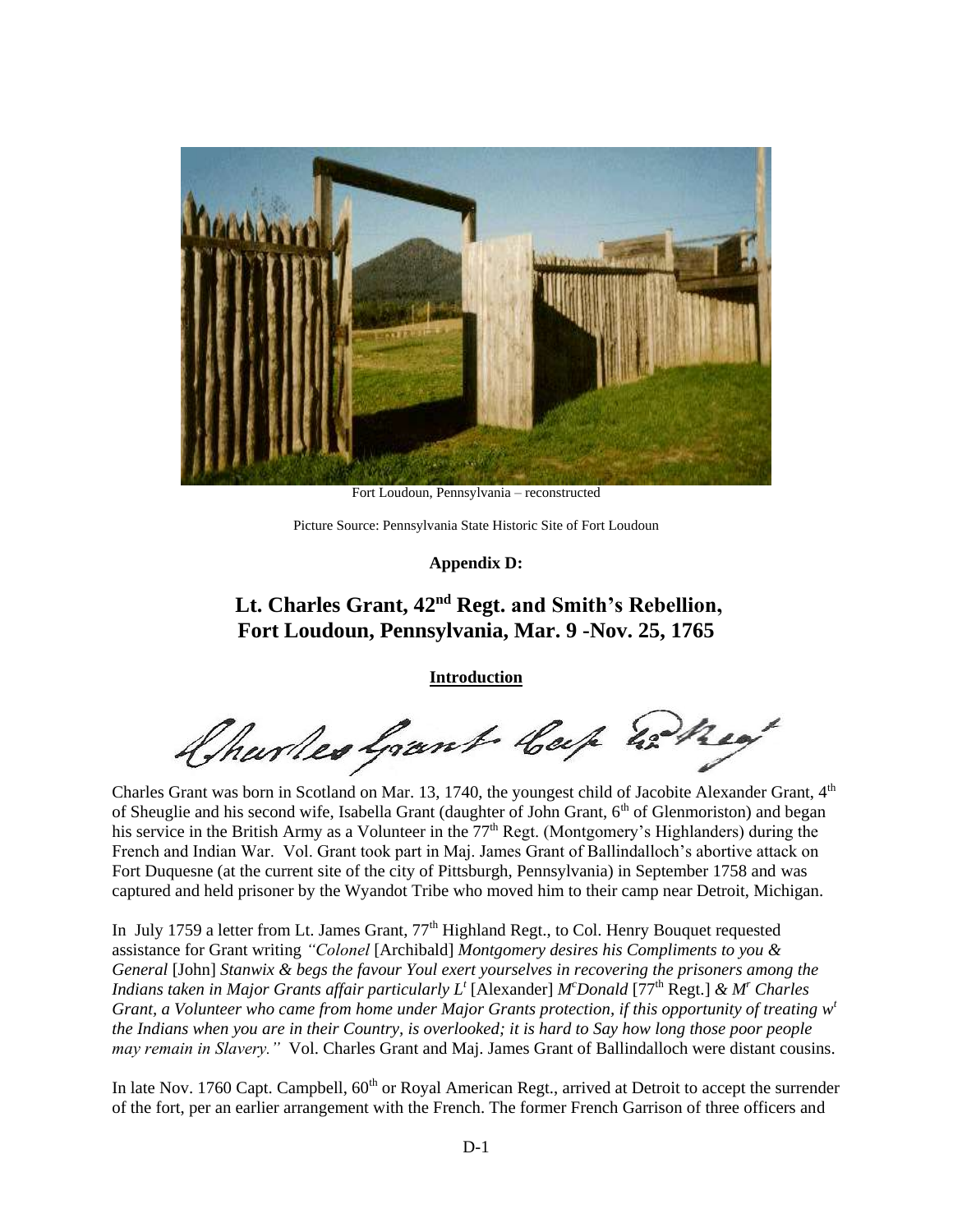35 privates was sent to Fort Pitt and arrived on Dec. 24, 1760. Croghan noted on Dec. 2, 1760 that *"Lieut.* [Robert] *Holmes* [of Roger's Rangers] *set out with M<sup>r</sup>Belleater and the rest of the Garrison for Fort Pitt with whom I sent 15 English Prisoners that I had got from the Indians."* Lt. Holmes made a listing or *"Return"* of the released English prisoners at Detroit dated Dec. 26, 1760 and included Vol. Charles Grant, indicating he had been captured at Major Grant's defeat near Fort Duquesne, Sept. 14, 1758, and had been a prisoner with the "*Wyondot Indians*" ever since.

Soon after Vol. Grant's arrival at Fort Pitt, Col. Henry Bouquet, commander at Fort Pitt sent a letter to Maj. Gen. Hon. Robert Monckton which read *"Fort Pitt 25th Jany. 1761 Sir, The bearer M<sup>r</sup> . Charles Grant was a Volunteer in Col. Montgomery's Regiment, and had the misfortune to be taken by the Indians in the Campaign of 1758. Having made his Escape, he came here last month, and hath been sick ever since, as he desired me to inform you of his case I take the liberty to do it ..."*

Grant was commissioned Ensign in the  $42<sup>nd</sup>$  Regt. effective July 28, 1760, although still a prisoner of the Indians until Nov. 1760. After commissioning Ens. Grant likely participated in the capture of Montreal in 1761 and Martinique in 1762. Ens. Grant was promoted to Lieutenant in July 1762 and instead of going out on half-pay when the battalion was reduced at the end of the war, he reverted to the rank of Ensign but retained his seniority as Lieutenant. Grant participated in the 1764 expedition to Muskingum, Ohio under Col. Henry Bouquet.

Lt. Grant was the commander of Fort Loudoun in Western Pennsylvania in 1764 and 1765 with a halfcompany of the 42nd Regt. to enforce the Proclamation Line of 1763, which prohibited illegal settlement west of the Allegheny Mountains. Fort Loudoun was located about 70 miles southwest of Harrisburg, Pennsylvania and about 150 miles southeast of Fort Pitt where the largest part of the  $42<sup>nd</sup>$  Regt. was located. In 1765 Lt. Grant was involved in a series of confrontations with James Smith, the leader of the *"Sidling Hill Volunteers"* a local paramilitary group of about 300 men, also nicknamed *"The Black Boys,"* who darkened their faces prior to engagements. Lt. Grant wrote to Col. Henry Bouquet on Mar. 9, 1765 explaining the beginning of the conflict. Grant wrote "…*The Country People is Very Much Alarmed here, By the Goods that is Going up to George Croghan as presents for the Indians, there was about One Hundred of the Country People that Raised in Arms to stop the Goods five miles from this place, at Justice Smiths. they followed them to the Great Cove; where they Killed three Horses and Wounded three More, and threatened to Kill the Drivers if They did Not go away from the Goods Immediately. they burnt Sixty three Loads of the goods."*

At one point Grant was captured by Smith but was soon released. Brevet-Lt. Col. John Reid, 42<sup>nd</sup> Regt., described Grant's capture in a letter to Gen. Thomas Gage from Carlisle dated June 1, 1765, writing *"I received letters from Lieutenant Grant, Commanding at Fort Loudoun, complaining much of some Late insults, received from the Rioters near that post. He says on the 28th Ultimo*, [May], *he was taking the air on Horseback and about half a mile from his post, was surrounded by Five of the Rioters, who presented their pieces at him; the person who commanded them to shoot the Bougar, that one of them fired at him, which frightened his horse, who run into the Bushes & occasioned his being thrown upon the Ground. They then disarmed him, carried him fifteen Miles into the Woods and threatened to tye him to a Tree and leave him to perish, if he would not give them up some Arms..."* 

At the worst point in the conflict the *"Black Boys"* actually attacked the fort to recover some of their captured weapons on Nov. 16, 1765 as described by Lt. Grant in a letter to the commander of the 42<sup>nd</sup> Regt. at Fort Pitt on Nov. 22. Lt. Grant wrote *"… On the 16th Instant, a man came in from the Country,*  and told me that there was Three Different Party's waiting about the Fort, to take Me and Mr. [Sgt.] Leonard M<sup>c</sup>]Glashan Prisoners, as they heard we were to March soon; at 7 o'clock at Night, the Fort was *Surrounded by a number of the Rioters, who kept firing and hooting the whole night; next day they got more men and encampt round the Fort, so that nobody could come in or go out of the Fort , they began*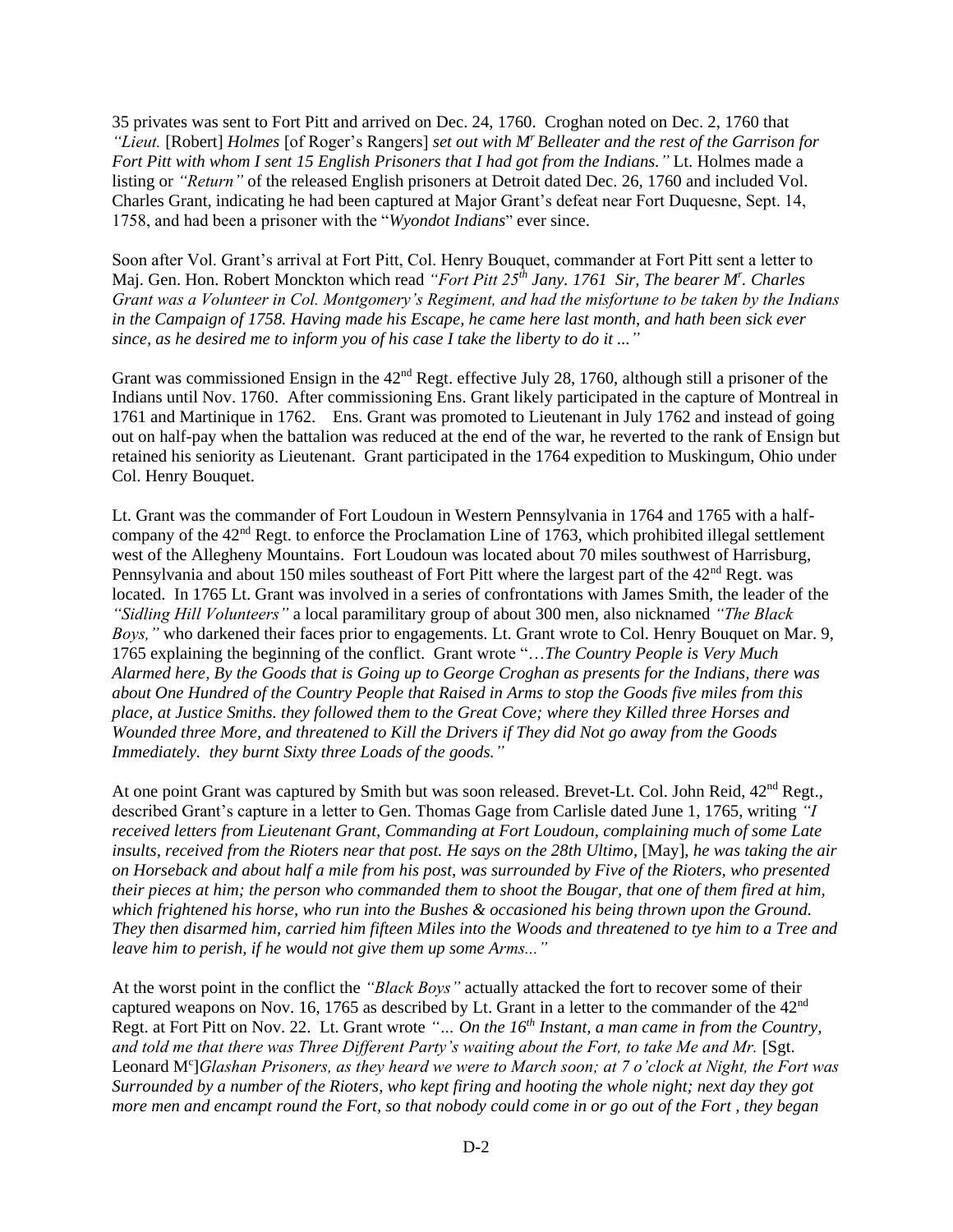*next night and kept firing till Day light, when they sent me word that they wanted their Arms to he delivered to the Magistrates. I told them that I did apply to the Justices, but that they refused to take the Arms; at 10 o'clock they appeared to the number of about 100, and fir'd upon all Corners of the Fort, so that the Centry's could not stand upright upon the Bastions; they kept firing at the Fort to one o'clock, when Mr. M'Dowell came in, and said, if I would let him have the Arms, that he would give me a Receipt, and that those Arms would remain in his House till such time as the Governor would give Orders about them, and that the owners would be satisfied whatever the Governor thought proper to do with them. As the General wrote to me to give up the Arms when the Governor would desire it, I condescended so much as to take Mr. McDowell's Receipt, that the Arms would not be delivered up to the Owners, till the Governor would desire it, as the Garrison was much fatigued for want of Sleep for two nights and two days before, owing to the Rioters firing on the Fort. I thought it best to give the Arms to Mr. M'Dowell, as I had no particular orders for carrying them with me…"*

Grant's situation at Fort Loudoun was finally resolved when his detachment was pulled from the fort by the regiment. Capt. William Grant described the end of the affair to the regimental commander by letter in Nov. 25, 1765. Capt. Grant explained "…*Lieut. Grant, with his Garrison, is at last gone to Fort Pitt; I sent Ensign* [Peter] *Herring with thirty men to take him off from Loudoun, and I find it was very necessary. He was Besieged for two Nights and two Days; the Rioters fired some hundreds of Shot at the Stockades, and in return, one of his Sentries fired only one Single Shot, this Sentry was personally fired at three different times, which at last provoked him to fire a shot; many Balls went through Patton's House, and many Lodged in the Stockades of the Fort. Lieut. Grant had but little Ammunition, which made him Cautious to fire till the Lawless Scoundrels would come close to the Fort, the Villians Encamped at Night round the Fort, lighted Fires; Mr. Grant counted Twenty, and he believes the number of the rioters might Exceed Two Hundred. In this affair, Justice* [William] *Smith proves himself to be a most Atrocious Scoundre'l, which you will see in a Letter from him to Mr. Grant, which Mr. Grant has inclosed to you, with a Circumstantial Account from Mr. Grant, of every thing that happened since the rioters last broke out, to which I refer you."* 

Grant resumed his service with the regiment in Pennsylvania before sailing with the regiment to Ireland in 1767 where he was finally re-promoted to Lieutenant in Ireland on Dec. 16, 1771 (effective with his earlier date of rank of Aug. 1762) in place of Lt. Nathaniel M<sup>c</sup>Culloch, who had died. Several editions of the annual Army List incorrectly listed Grant's date of rank as 1771, but the date was corrected to Aug. 9, 1762 by the 1775 edition. Lt. Grant obtained Capt. Alexander, Earl of Balcarres' Company when Lord Balcarres was promoted out of the regiment in Mar. 1776.

Capt. Charles Grant's complete biography is provided in this volume in Appendix A: *"Biographies of the Officers of the 42nd or Royal Highland Regiment During the American War for Independence, 1775- 1783."*

More detailed history of Smith's rebellion are provided in *Sons of the Mountains*, Vol. I, by Ian Macpherson McCulloch, Purple Mountain Press, 2006, pp. 332-334 and at the website *Smith Rebellion 1765* at [http://smithrebellion1765.com.](http://smithrebellion1765.com/)

### **Documents**

### **Account of the Sideling Hill Affair by the leader of the** *"Black Boys,"* **Former Lt. James Smith, Pennsylvania Regt., Mar. 1, 1765**

In the year 1764, I received a lieutenant's commission, and went out on General [Henry] Bouquet's campaign against the Indians on the Muskingum. Here we brought them to terms, and promised to be at peace with them, upon condition that they would give up all our people that they had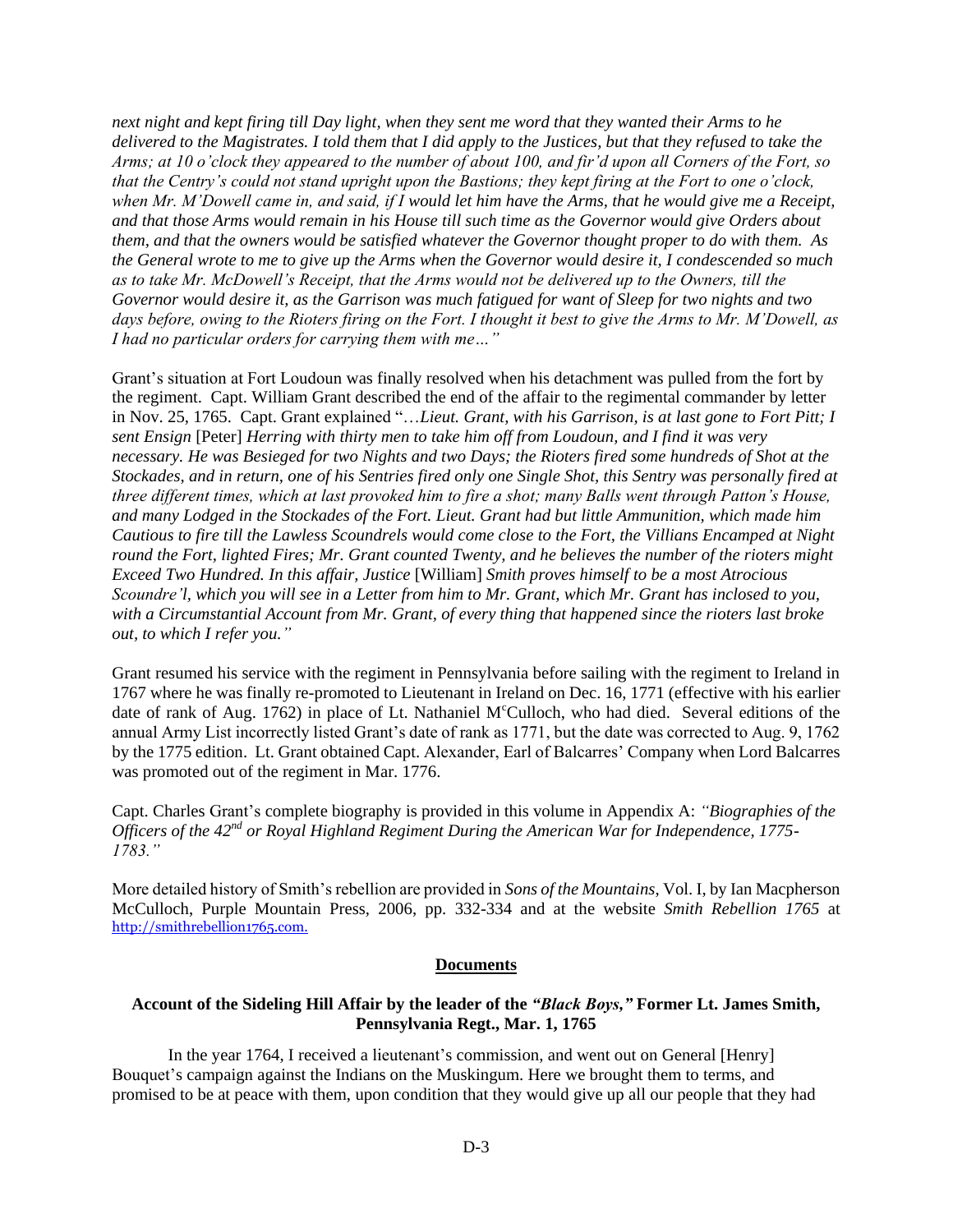then in captivity among them. They then delivered unto us three hundred of the prisoners, and said that they could not collect them all at this time, as it was now late in the year, and they were far scattered; but they promised that they would bring them all into Fort Pitt early next spring, and as security that they would do this, they delivered to us six of their chiefs, as hostages. Upon this we settled a cessation of arms for six months, and promised upon their fulfilling the aforesaid condition, to make with them a permanent peace.

A little below Fort Pitt the hostages all made their escape. Shortly after this the Indians stole horses, and killed some people on the frontiers. The king's proclamation was then circulating and set up in various public places, prohibiting any person from trading with the Indians, until further orders.

Notwithstanding all this, about the first of March 1765, a number of waggons loaded with Indian goods, and warlike stores, were sent from Philadelphia to Henry Pollen's, Conococheague [now Antril Township, Shady Grove, Peters Township, Falling Spring and Path Valley] and from thence seventy packhorses were loaded with these goods, in order to carry them to Fort Pitt. This alarmed the country, and Mr. William Duffield raised about fifty armed men, and met the pack-horses at the place where Mercersburg now stands. Mr. Duffield desired the employers to store up their goods, and not proceed until further orders. They made light of this, and went over the North Mountain, where they lodged in a small valley called the Great Cove. Mr. Duffield and his party followed after, and came to their lodging, and again urged them to store up their goods:—He reasoned with them on the impropriety of their proceedings, and the great danger the frontier inhabitants would be exposed to, if the Indians should now get a supply:—He said as it was well known that they had scarcely any amunition, and were almost naked, to supply them now, would be a kind of murder, and would be illegally trading at the expence of the blood and treasure of the frontiers. Notwithstanding his powerful reasoning, these traders made game of what he said, and would only answer him by ludicrous burlesque.

When I beheld this, and found that Mr. Duffield would not compel them to store up their goods, I collected ten of my old warriors, that I had formerly disciplined in the Indian way, went off privately, after night, and encamped in the woods. The next day, as usual, we blacked and painted [their faces], and waylayed them near Sidelong Hill. I scattered my men about forty rod along the fide of the road, and ordered every two to take a tree, and about eight or ten rod between each couple, with orders to keep a reserve fire, one not to fire until his comrade had loaded his gun—by this means we kept up a constant, slow fire, upon them from front to rear:—We then heard nothing of these trader's merriment or burlesque. When they saw their packhorses falling close by them, they called out *pray gentlemen, what would you have us to do?* The reply was, *collect all your loads to the front, and unload them in one place; take your private property, and immediately retire.* When they were gone, we burnt what they left, which consisted of blankets, shirts, vermillion, lead, beads, wampum, tomahawks, scalping knives, &c.

The traders went back to Fort Loudon, and applied to the commanding officer there, and got a party of Highland soldiers, and went with them in quest of the robbers, as they called us, and without applying to a magistrate, or obtaining any civil authority, but barely upon suspicion, they took a number of creditable persons prisoners, (who were chiefly not in any way concerned in this action) and confined them in the guard-house in Fort Loudon. I then raised three hundred riflemen, marched to Fort Loudon, and encamped on a hill in sight of the fort. We were not long there, until we had more than double as many of the Britifh troops prisoners in our camp, as they had of our people in the guard-house. Captain [Lt. Charles] Grant, a Highland officer, who commanded Fort Loudon, then sent a flag of truce to our camp, where we settled a cartel, and gave them above two for one, which enabled us to redeem all our men from the guard-house, without further difficulty.

After this Captain Grant kept a number of rifle guns, which the Highlanders had taken from the country people, and refused to give them up. As he was riding out one day, we took him prisoner, and detained him until he delivered up the arms; we also destroyed a large quantity of gun-powder that the traders had stored up, lest it might be conveyed privately to the Indians. The king's troops, and our party, had now got entirely out of the channel of the civil law, and many unjustifiable things were done by both parties. This convinced me more than ever I had been before, of the absolute necessity of the civil law, in order to govern mankind.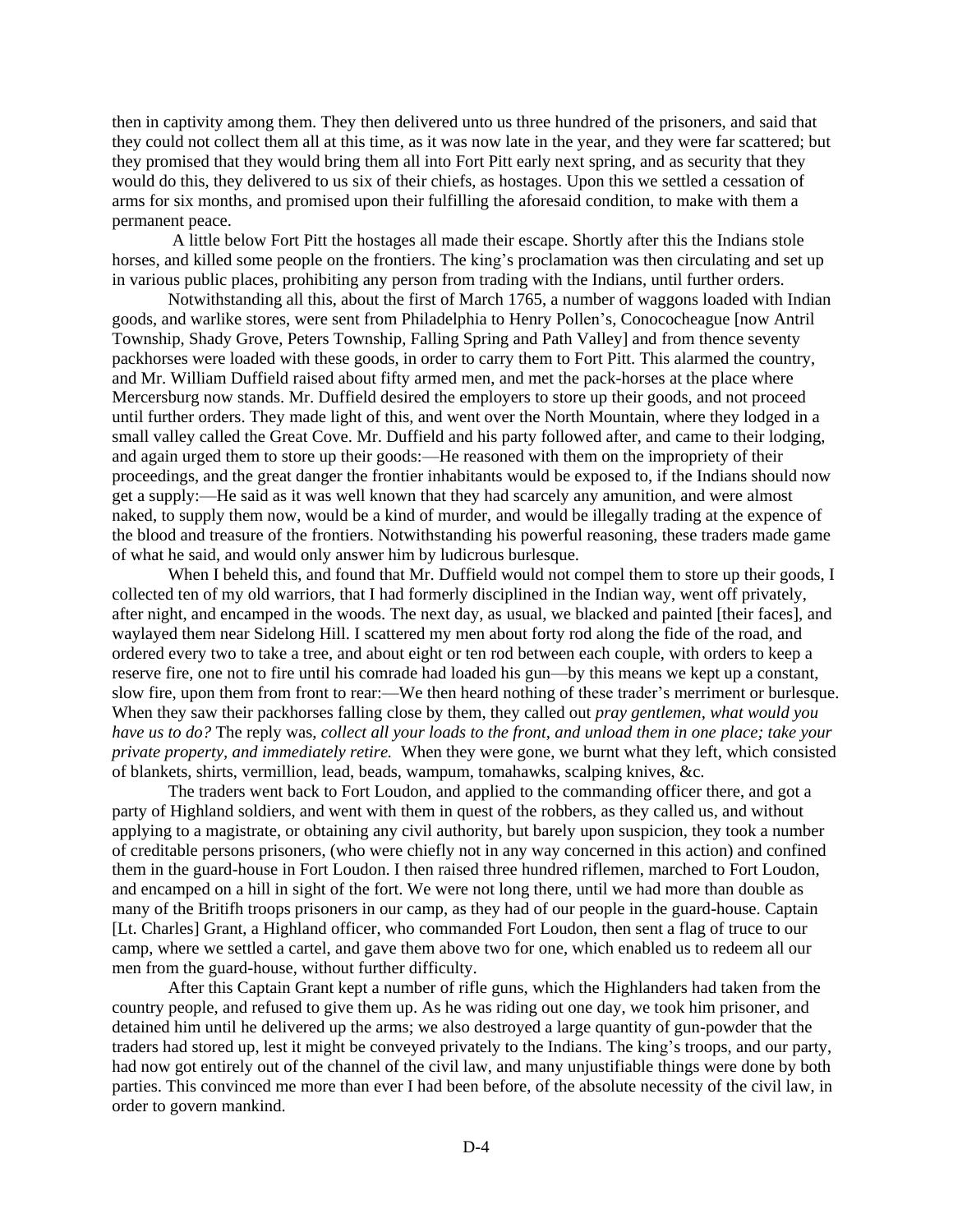Source: *An Account of the Remarkable Occurrences in the Life and travels of Col. James Smith*, James Smith, Printed by John Bradford, Lexington (Ky.) 1799, pp. 107-111.

# **Letter from Lt. Charles Grant, 42nd Regt. to Col. Henry Bouquet, 60th Regt., Regarding** *"Smith's Rebellion,"* **Fort Loudoun, Pennsylvania, Mar. 9, 1765**

Sir,

The Country People is Very Much Alarmed here, By the Goods that is Going up to George Croghan as presents for the Indians, there was about One Hundred of the Country People that Raised in Arms to stop the Goods five miles from this place, at Justice Smiths. they followed them to the Great Cove; where they Killed three Horses and Wounded three More, and threatened to Kill the Drivers if They did Not go away from the Goods Immediately. they burnt Sixty three Loads of the goods.

Cap<sup>t</sup> [Robert] Callander Came to me to give him a Serj<sup>t</sup> and Twelve to Send to the place Where the Goods was Distroyed To See if any was Left and Likewise to Take Some of The people Prisoners if they could. They Catched two, And on their Return home fifty of the Country people Meet the Serjt to Rescue the prisoners from him. Some of them Cocked their guns at the Serj<sup>t</sup> one of which he Snatched his gun from and Maid the fellow prisoner Will three More of the Said party Cap<sup>t</sup> Callander Thought it proper to leve the prisoners Here as the Country People is Raising in Arms and if he wou'd to take them Down I don't think it would be Safe, for the Men that is raising in Arms is determined to Rescue them if possible when they are going down to Carlisle and if they were there, it is thought, that they would break the Geoal it is very much Reported here that they would take the prisoners from me by force I heard word Sent to me that there was Two Hundred of them in Arms to Come and Demand the prisoners from me and if I did not Deliver them they would burn the fort about my Ears and take them by force.

all the men was oblegded to be Under arms last night for I expected the [they] would Come by what was Reported to me. Sir I am you most Obedient Servant

> Charles Grant Lieu<sup>t</sup> 42 Reg<sup>t</sup> Commanding at Loudoun

Fort Loudoun 9<sup>th</sup> March 1765 To Henry Bouquet

> Source and Notes: *The Papers of Henry Bouquet Volume VI Selected Documents November 1761 – July 1765*, Ed. by Louis M. Waddell, Pennsylvania Historical and Museum Commission, Harrisburg, 1994, pp. 763-764. Fort Loudoun was located about fourteen miles west of the present city of Chambersburg in Southwest Pennsylvania. As part of the end of war reduction, Lt. Grant was reduced to Ensign, but retained the title of Lieutenant.

# **Deposition of Lt. Charles Grant, 42nd Regt., Regarding** *"Smith's Rebellion,"* **Fort Loudoun, Pennsylvania, Mar. 9 – May 28, 1765**

#### Cumberland County, ss.

Personally appeared before me, one of His Majesty's Justices of the Peace for Said County, Lieut<sup>t</sup> Charles Grant, Who, upon his Solemn Oath upon the holy Evangelist of Almighty God, Declares that on the 9<sup>th</sup> of March last, James Smith, late Lieut<sup>t</sup> in the Pennsylvania Service, did in a Riotous manner, at the Head of a Body of Armed Men appear before this Fort; upon my Seeing Such a Multitude under Arms, I sent a man with a Message to their Commander to come & Speak with me. He, the said James Smith, came & acknowledged that he was the Man that Headed Said party. I asked him what he meant by appearing with Such a Mobb before the King's Fort? He said that he came to demand the prisoners which I had at that time in Custody, & that he Understood they were to be Committed to Carlisle Goal. I asked him what he wou'd do Suppose they were Sent to Carlisle & Escorted by the King's Troops? He made answer, that his party should first Fire over the Soldiers,  $\&$  if they would not give up the prisoners upon that, they were Determined to fight the Troops, & die to a Man Sooner than let them prisoners go to Goal.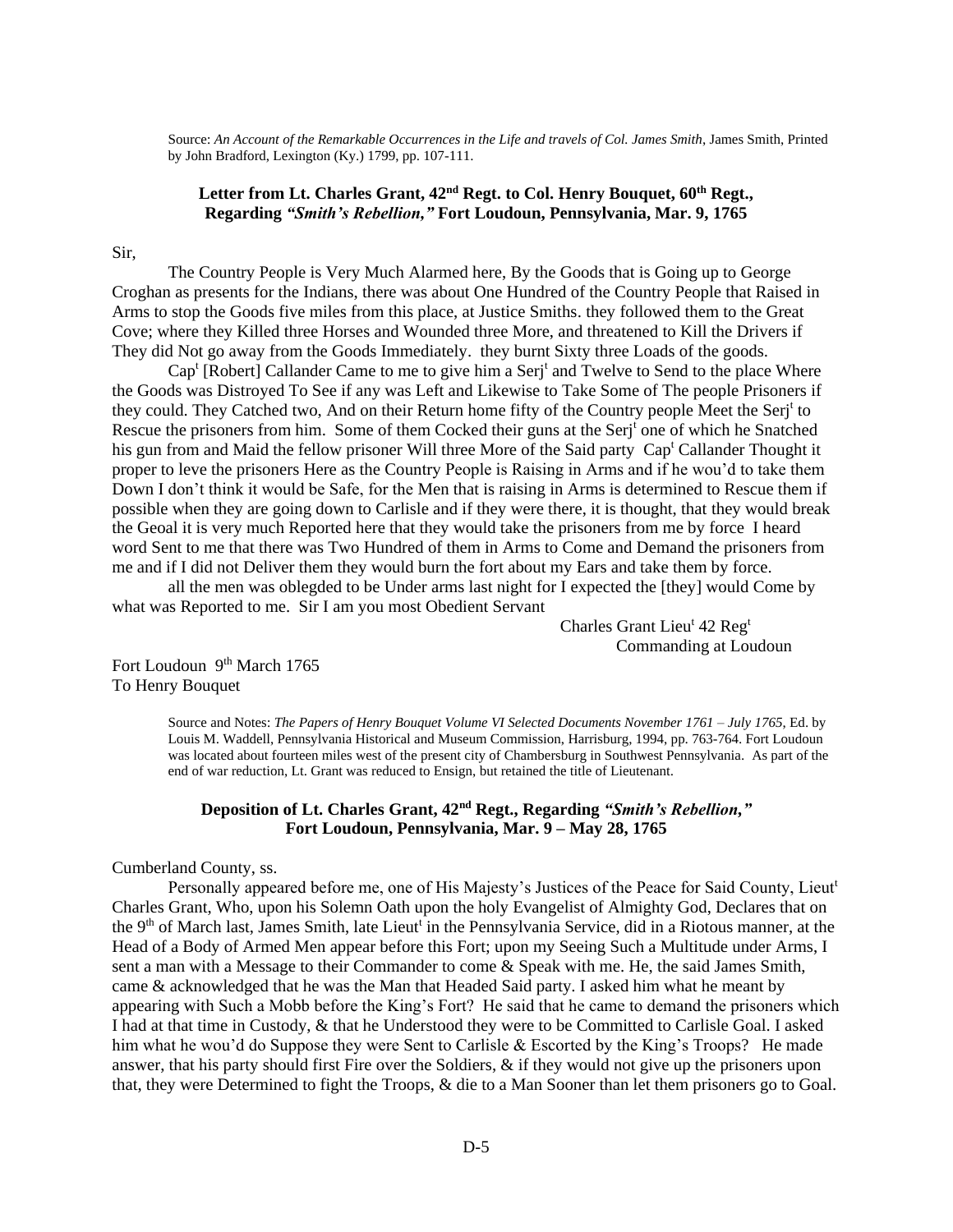$10<sup>th</sup>$  of May last a Body of 200 Men, as near as I could Guess, appeared before this Garrison, the above-mentioned James Smith being one of their Ring-leaders, as did likewise arrive at this Fort, the Justices [William] Smith, Reyonald & Allison; Justice Smith & Reyonald desired that I wou'd let them inspect the Goods, & that wou'd Satisfy the Rioters. I told them that the Goods were, by the General's orders, under my Care, & that I had orders from the General at the same time to send for a Magistrate & take an Inventory of all the Goods, But cou'd not proceed upon any Such Business at a time when there was Such a Body of Armed Rioters about the Garrison, but wou'd be obliged to call upon Some of them next week for that purpose. To which Justice Smith made answer, that he was not Subject to the General's Orders, therefore if he did not get liberty to take an Inventory of them at that time, he would not Come again to do it.

I then Shewed the Justice the orders which I had from Brigadier General [Henry] Bouquet for permitting Goods to pass, as likewise the pemitt Joseph Spear had from the Commanding officer at Fort Pitt for the Carrying of Goods for the Support of the Troops on the Communication; to which Justice Smith answered, that the Commanding officer's pass was no pass, and that no Military Officer's pass would do without a Magistrate's pass. Justice Smith said likewise, that this was not a King's Fort, nor was this the King's Road, & said, that five Hundred men wou'd not Escort up these Goods without a Magistrate's pass.

 $28<sup>th</sup>$  May, I was Riding out, & about a mile from this post as I was Coming home in Company with two other Men, was Waylay'd by five Men Arm'd, Namely, James Smith, Samuel Owens, John Piery, & two others, whose names I don't know, all under the Command of the aforesaid James Smith, Some called out to Catch me, others to Shoot me; On which I Rush'd thro' them, & on passing one of them attempted to Catch my Horse by the Bridle, Notwithstand<sup>g</sup> I passed them all; and when they saw that I was out of their hands, one of them fired a Gun, whether at me or my Horse, I cannot say, at which my horse Started into the Thickett which occasioned my falling; the Rioters then came up to me, made me as they said the King's prisoner, upon which one of them said, "take the Durk of the Rascall." I asked them for what? They said they wou'd let me know that before I wou'd go home. I asked them where they were taking me to? They said they wou'd take me before Justice Reyonald. I ask'd if it would not do as well to go before Justice Smith, being the most Convenient? They Said that their orders was to Bring me before Justice Reyonald. They Brought me into the Woods that night Seven Miles from my post, & there Kept me all night without any Manner of Shelter; they told me that unless I would give up the Arms that I had in the Fort, that they wou'd Carry me away into the Mountains & keep me there, & that in the mean time the Country wou'd Rise & take the Fort by force of Arms, & by that means they wou'd have all the goods in the Fort as well as their Own Arms. I told them that it was not in my power to give up their Arms without orders from my Commanding officer, & told them they would be dealt with as Rebells if they would do what they threatened. Their Commander, James Smith, said that they were as Ready for a Rebellion as we were to oppose it,  $\&$  they acknowledge that their proceedings were Contrary to law;  $\&$ after holding a Council Determined to go of to Carolina & take me along. They set out, *&* brought me about eight Miles farther. I having no Dobt but they wou'd bring me to Carolina, I ask'd them what they would have me do in the Matter, as I told them before how much it was out of my power to Deliver up their Arms? They ask'd me if I wou'd give Security to Deliver up their Arms or pay £40? To which I consented Rather than go to Carolina, on which they agreed to Bring me to an Inn at Justice Smith's, Where I gave a Bond for £40 it I did not deliver up their Arms in five Weeks.

As they were taking me away they Declared their Determination in firing upon the Troops in Case any of them Shou'd be sent in Quest of Mr. The aforesaid James Smith was the Ringleader of the party that took Ser<sup>t</sup> [Leonard] MaGlasken, belonging to the Garrison under my Command, & used him very ill.

Some days after I was Releas'd from the Rioters, I was at the House of Justice Smith, Where I met the five Men that took me & Carried me away as above Mentioned, & I told Justice Smith that those were the Men that took me away,  $\&$  in what Manner they used me, But he took no Notice of it.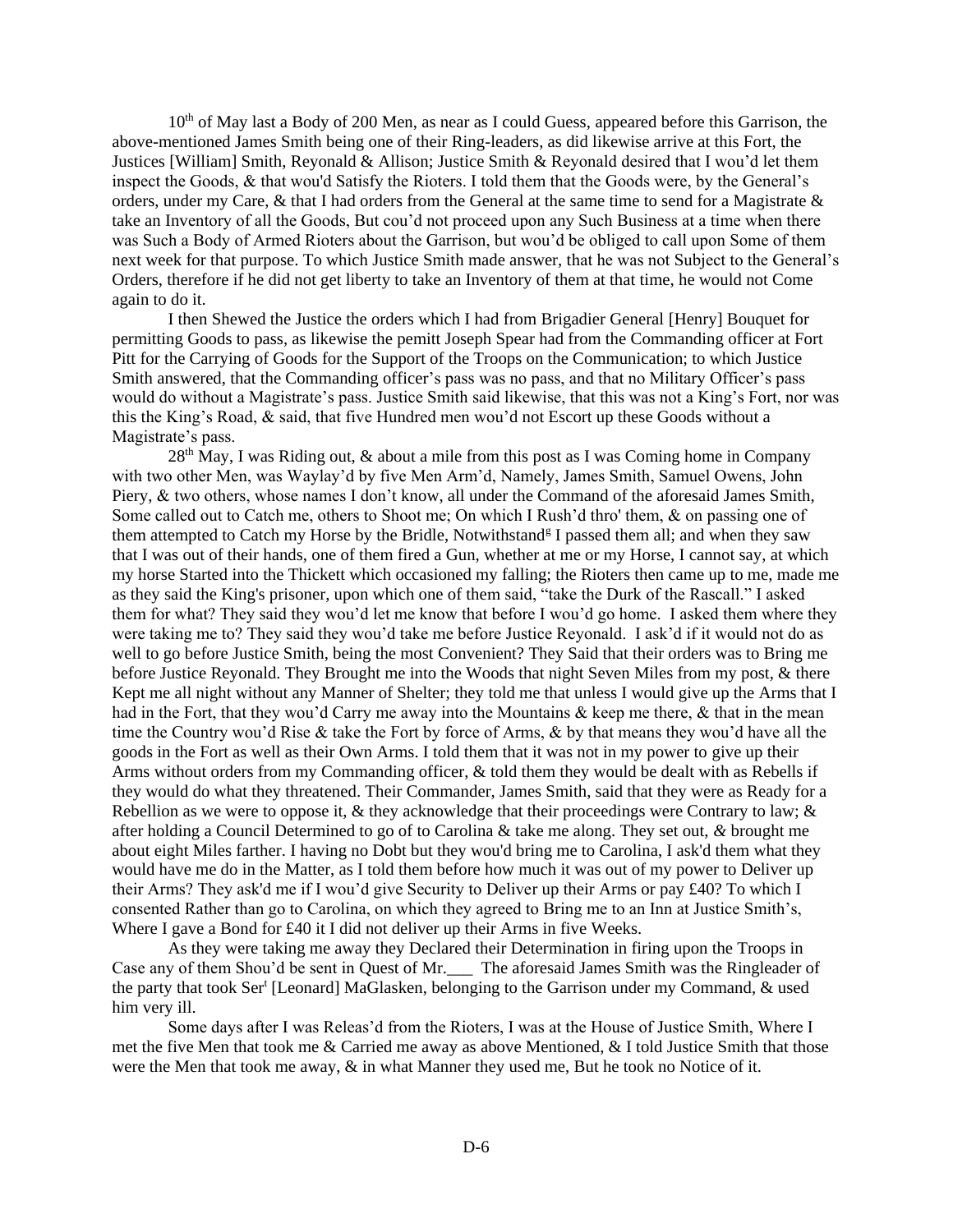Source and Note: *Pennsylvania Archives...Commencing 1760*, Vol. IV, Ed. Samuel Hazard, Joseph Severne & Co., Philadelphia, 1853, Google Books, pp. 220-222. Fort Loudoun was located about fourteen miles west of the present city of Chambersburg in Southwest Pennsylvania.



Detail of Gen. Hon. Thomas Gage, 1788, by John Singleton Copley

Picture Source: Wikimedia Commons

# **Letter from Lt. Charles Grant, 42nd Regt., to Maj. Gen. Thomas Gage, Commander-in-Chief, North America, Describing Events During** *"Smith's Rebellion,"* **Fort Loudoun, Pennsylvania, Aug. 24, 1765**

Fort Loudoun, August 24<sup>th</sup>, 1765.

I thought it my Duty to Send your Excellency a Coppy of the Depositions of Serjeant [Leonard] McGlashin, and severals of the Men who were with him opposing the Outrages Committed by the Country people, near Fort Loudon; & also the Depositions of Several other people of Credit, Concerning the Assembling of the Rioters at different times at Justice Smiths, and his behaviour on those Occasions. This I thought the more Necessary, as your Excellency may perhaps think proper to send Coppys of them to Governor [John] Penn. As I have great Reason to think attempts have been, & will be made, to impose upon him by false Representations, from a Sett of Men who have acted against all Laws, Except those of their own making & have Combined against the King's Troops, & I fear the Governor may be too apt to listen to their false Assertions, as a Number of the Magistrates of the County have lately drawn up a Remonstrance or Something of that Kind to the Governor, in a private manner, in which I have great Reason to believe they have endeavour'd to thro the Blame off themselves and their people, & fix it Upon me & the Garrison I Command. This appears to be the Case, as Justice [William] Smith, who was Sent for by the Governor, on Receipt of a Coppy of Col. [John] Reid's letter from your Excellency has Returned, & in Consequence of the above Remonstrance, I'm informed, Stands in a fair light with tho Governor—Tho' I Humbly presume there is the Strongest presumption of Justice Smiths Countenancing and assisting the Rioters. I have sent your Excellency a Coppy of one of Justice Smiths passes, together with the Certificate of James Smith, his Brotherinlaw, an Insolent Troublesome fellow, who has Constantly appeared at the Head of those Rioters. I Rec<sup>d</sup> a letter some time ago from the Governor, desiring me to send him my Deposition, in order that he might the Better be enabled to bring the offenders to punishment, I accordingly sent it him, but as I have Reason to Apprehend that a great part of the Remonstrance of the Magistrates was in opposition to my Deposition, & Set forth that the Reasons of the Differences between the Soldiers & the Country people, was the high Bribes given by the Owners of the Goods to the Soldiers, to assist them in their undertaking. I should be glad if your Excellency woud order me a Coppy of said Remonstrance.

Sir: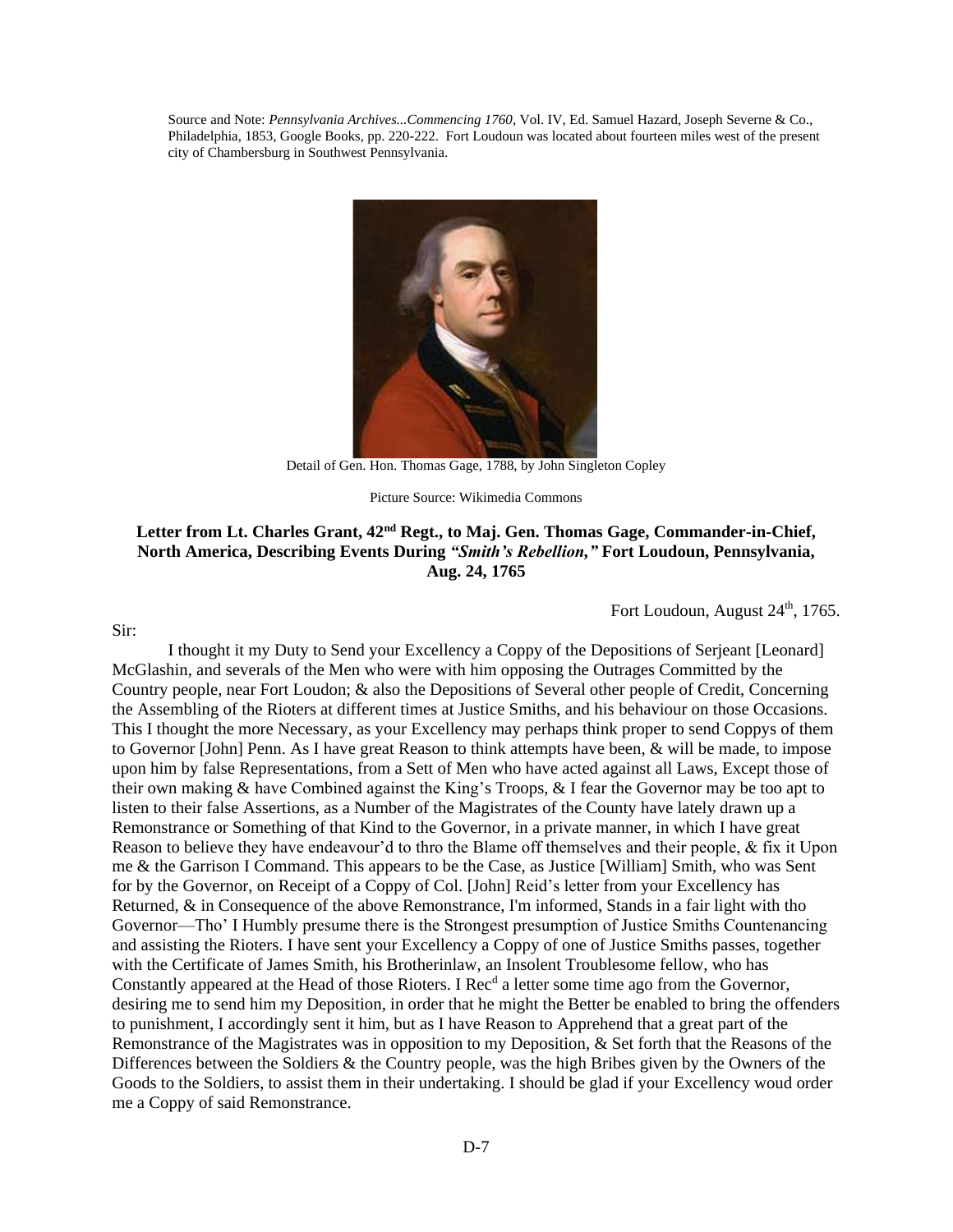When at the Request of Captain [Robert] Callendar, I orderd the Serjeant and party first out to assist in Recovering such of the Goods as were not Burn'd; Mr. Callender told the Serjeant he woud give them something for their Trouble, & for every person he Coud take who coud be proved to be Concernd at Burning the Goods, he woud give a Reward of £10, But I told him that was unnecessary, as the Serj<sup>t</sup> must obey the Orders I had given him. I have also sent your Excellency a Coppy of Justice Smith Warrant for Apprehending Serj<sup>t</sup> [Leonard] McGlashon for Wounding one Brown, a Rioter, who was perfectly Recovered some time before he Issued the Warrant. I shoud be glad to be informd by your Excellency whether I have acted Right or not, in not Delivering him up to the Constable on the Warrant from Smith, who, in my opinion, has forfeited every Right to act as a Majistrate, & who woud have got the poor Serj<sup>t</sup> Try'd by a Jury of his own adherents, with Mr. Armstrong, of Carlisle, at their head, who favours the Rioters, & woud have had no Mercy on him. I shoud also be glad of your Excellency's Orders with Regard to the Arms taken from the Rioters & now in the Garrison; Some of those fellows had the Insolence to Send me Word by the Constable that Colonel Reid, at the head of his Regim<sup>t</sup>, Shoud not take them from F. Loudoun.

The above Mentiond Brown, who was wounded, was seen a Day or two before Blackd at the head of a party who Search'd some Wagons, & the Morning before he was wounded he fired of his Gun as a Signal to the party to attack the pack Horses & Drivers, tho he is Represented as an Innocent Country Man about his Lawful Business. I am informd by good authority, that Mr. Allen, Chief Justice of this Province, has said, that if I shoud come to Philad<sup>a</sup> he shoud be obligd to arrest me by a provential Warrant, on account of my proceedings at this Post. As I have inclosed Your Excellency a particular acco<sup>t</sup> of my Transactions Since the Commencement of these Disturbances, I submit to you whether I have acted Right or Wrong.

I am, Sir, with due Respect,

Your Excellencys most obedient & very H'ble Servant, Charles Grant Lieu<sup>t</sup>. 42 Reg<sup>t</sup>. Commanding at Fort Loudoun.

His Excellency Gen<sup>1</sup> Gage.

#### *Directed.*

On his Majesties Service—To His Excellency The Honble General Gage, Commander in Chief of his Majestys Forces in N. America, New York.

Source: *Pennsylvania Archives...Commencing 1760*, Vol. IV, Ed. Samuel Hazard, Joseph Severne & Co., Philadelphia, 1853, Google Books, pp. 281-183.

# **Extract of a Letter from Lt. Charles Grant, 42nd Regt., to Maj. Gen. Hon. Thomas Gage, Commander in Chief, North America, Explaining Conduct During Final Period of**  *"Smith's Rebellion,"* **Fort Loudoun, Pennsylvania, Sept. 16, 1765**

Fort Loudoun,  $16<sup>th</sup>$  Sept<sup>r</sup>, 1765.

It gives me the greatest Concern to find that Complaints should have been made against me to your Excellency by Governor [John] Penn; I must therefore Suppose that the Authors of these Complaints are too deeply Concerned in the late Riots Committed near this Post, to give You a fair and Candid Representation of my Conduct; But as I am Conscious to myself of having Acted according to the best of my Capacity, and Without any other motive than to give Assistance to the Distressed, I will therefore Enumerate every Action that I think my Enemies (who are numerous) can take hold of, and Humbly Submit them to Your Excellency as the properest Judge. I thought it an Indispensable duty in Me, as part of the Convoy of Goods which were Destroyed were Represented to be the property of the Crown, to give all the Assistance in my Power for their Protection, and to Assist every Subject also in the Defence of his property, seeing the whole Country Almost in Arms, and Certain Magistrates whose Duty it was to Quell such lawless proceedings, Appearing openly with an Armed Banditti, whom they seemed to Countenance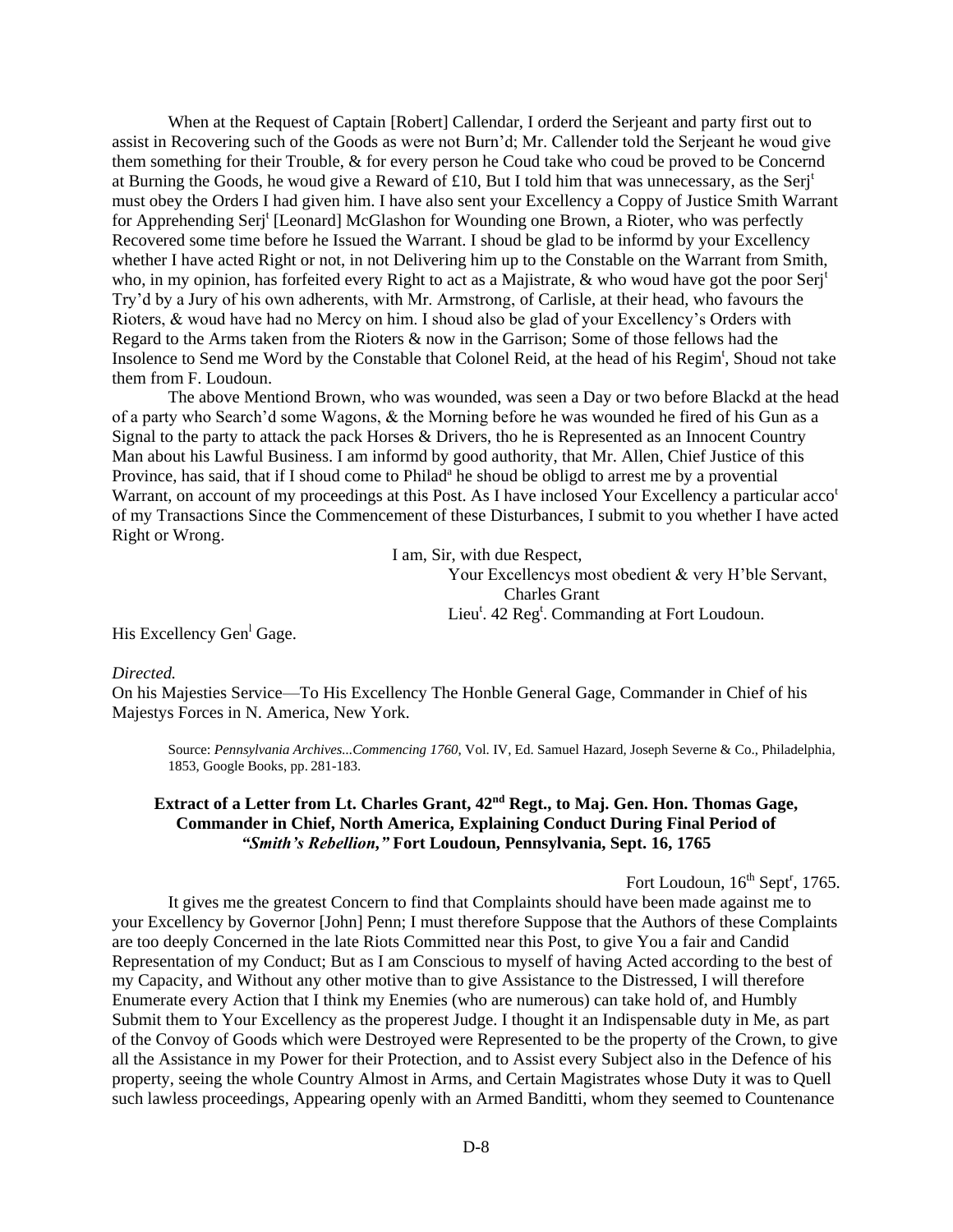in their lawless Measures. My Enemies, I am told, have Accused me of receiving high Bribes for saving these Goods, which I afterwards protected, in Consequence of Your Excellency's Order, but I Assure Your Excellency that I never did, and none but mean Spirited Wretches, Void of Honor or Honesty themselves, would have dared to Accuse any Officer holding His Majesty's Commission of so mean an Action. I Confess that M<sup>r</sup>. [Robert] Callender did, contrary to my Inclination, give some money openly to the Soldiers, as they had risqued their Lives, and on different Occasions Suffered a good deal of Fatigue, having also Carried the whole Goods belonging to that Company into the Fort on their Backs to prevent their being Pillaged. Another Objection made against me, as I am told, and the most Weighty, is that I got from a Constable Possession of a Warrant Issued by Justice [William] Smith, for apprehending a Serjeant [Leonard M°Glashan] under my Command, on a Supposition that he had Wounded one of the Rioters, who it can be proved was very Active in that Affair, and who was long recovered of his Wound before the said Warrant was Issued; And it was a Considerable time thereafter that (the Constable happening to come to the Fort) I thought of Asking him for the Warrant, which he gave me, And I Confess I have kept it with a design to make Use of it against Justice [William] Smith, and thereby to prove that tho' he would give me-no Redress for the gross Insult offered to me by those lawless Fellows who Carried me from my Post Prisoner into the Wood, and whom I met at his own House, and Complained of to him without Redress; Yet he had the Assurance afterwards to Issue Said Warrant with a Malicious design, as I had reason to believe, to persecute the poor Serjeant who had received hard usage for doing his Duty, And who I thought it Incumbent on me to Protect from the merciless Rioters who must have been his Judges. I Confess also that as Justice Smith had Appeared to me to trample upon the Laws, by being so deeply Concerned with those Robbers, (which I have Still reason to think will be proved) I therefore did not Consider him any longer as a Magistrate, and used the freedom to keep the Warrant which he was Extreamly desirous of recovering from me, Suspecting the use I intended to make of it. Another Complaint made against me is, that when the Magistrates Assembled at Loudoun, by Order of Governor [John] Penn, to Enquire into the Conduct of some of their Brethren, they came into the Fort and Intended there to proceed to Business, But as I Observed that Several of the Rioters were present who had at different times Openly Appeared before the Fort in Arms, and who were Called there to appear as Evidences for Justice Smith; I thought it my Duty to Object to their coming in, which gave great Umbrage to Justice Smith, who has always behaved with great Insolence to me, but was Approved of by Justice Campbell of Shippensburg, who thought I Acted with prudence, and Advised the other Justices to go to a house on the Outside of the Fort and carry on their Examination, which they did Accordingly. Perhaps, also, I have been blamed for detaining Some Arms which were taken from the Robbers in the very Act, Notwithstanding that the Grand Jury of that County (who were Composed of People of the Same Stamp) had found them Innocent; But Surely I cannot be blamed for detaining the Arms of two of the Fellows who took me Prisoner, and who compelled Me to give them Security for £40 for the Delivery of their Arms, which are yet in my Possession, and which I will keep Notwithstanding of the threatning Messages Still Sent Me, till I have your Excellency's Orders for delivering them up, or the Governor's Receipt for them.

Source and Notes: *Pennsylvania Archives...Commencing 1760*, Vol. IV, Ed. Samuel Hazard, Joseph Severne & Co., Philadelphia, 1853, Google Books, pp. 240-241. A Narrative of Lt. Grant's role in Smith's Rebellion is provided in *Sons of the Mountains*, Vol. I, by Ian Macpherson McCulloch (Purple Mountain Press, 2006).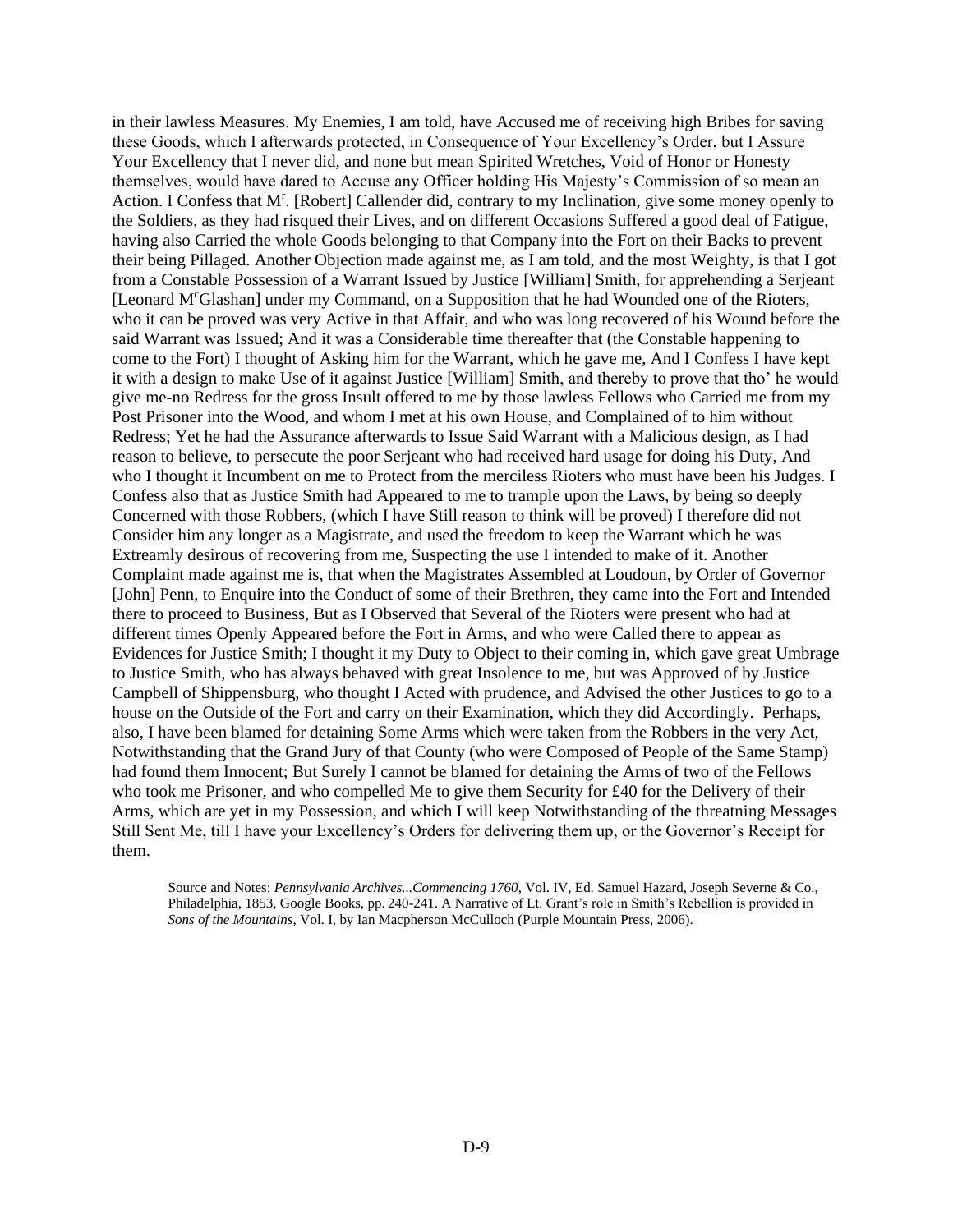

Detail of Portrait of Gen. John Reid

Picture Source: Wikimedia Commons

# **Extracts of Letter from Lt. Charles Grant to Brevet-Lt. Col. John Reid, 42nd Regt., Describing Rebel Firing on Fort Loudoun during** *"Smith's Rebellion,"* **Fort Bedford, Pennsylvania, Nov. 22, 1765**

Commanding His Majesty's Forces in the District of Fort Pitt.

Fort Bedford. Novem'r 22<sup>d</sup>, 1765. On the 16<sup>th</sup> Instant, a man came in from the Country, and told me that there was Three Different Party's waiting about the Fort, to take Me and Mr. [Sgt. Leonard M°]Glashan Prisoners, as they heard we were to March soon; at 7 o'clock at Night, the Fort was Surrounded by a number of the Rioters, who kept firing and hooting the whole night; next day they got more men and encampt round the Fort, so that nobody could come in or go out of the Fort, they began next night and kept firing till Day light, when they sent me word that they wanted their Arms to be delivered to the Magistrates. I told them that I did apply to the Justices, but that they refused to take the Arms; at 10 o'clock they appeared to the number of about 100, and fir'd upon all Corners of the Fort, so that the Centry's could not stand upright upon the Bastions; they kept firing at the Fort to one o'clock, when Mr. M'Dowell came in, and said, if I would let him have the Arms, that he would give me a Receipt, and that those Arms would remain in his House till such time as the Governor would give Orders about them, and that the owners would be satisfied whatever the Governor thought proper to do with them.

As the General wrote to me to give up the Arms when the Governor would desire it, I condescended so much as to take Mr. McDowell's Receipt, that the Arms would not be delivered up to the Owners, till the Governor would desire it, as the Garrison was much fatigued for want of Sleep for two nights and two days before, owing to the Rioters firing on the Fort. I thought it best to give the Arms to Mr. M'Dowell, as I had no particular orders for carrying them with me. I was not sure when I would have a Reinforcement, but two hours after I settled with Mr. M'Dowell, Mr. [Ens. Peter] Herring [42<sup>nd</sup> Regt.] come with 30 men, but I thought it would not be worth the while to take the Arms again, as they were as safe with Mr. M'Dowell, as if I had taken them to Fort Pitt. I inclosed to you a copy of an Obligation Mr. M'Dowell has from some of their Head men, shews that they have Authority to sett those men to do any thing. James Smith headed those Rioters that fired at the Fort, and headed the three Party's that were waiting to take me, and to take Mr. Glashan Prisoner.

Source: *Pennsylvania Archives...Commencing 1760*, Vol. IV, Ed. Samuel Hazard, Joseph Severne & Co., Philadelphia, 1853, Google Books, pp. 246- 247.